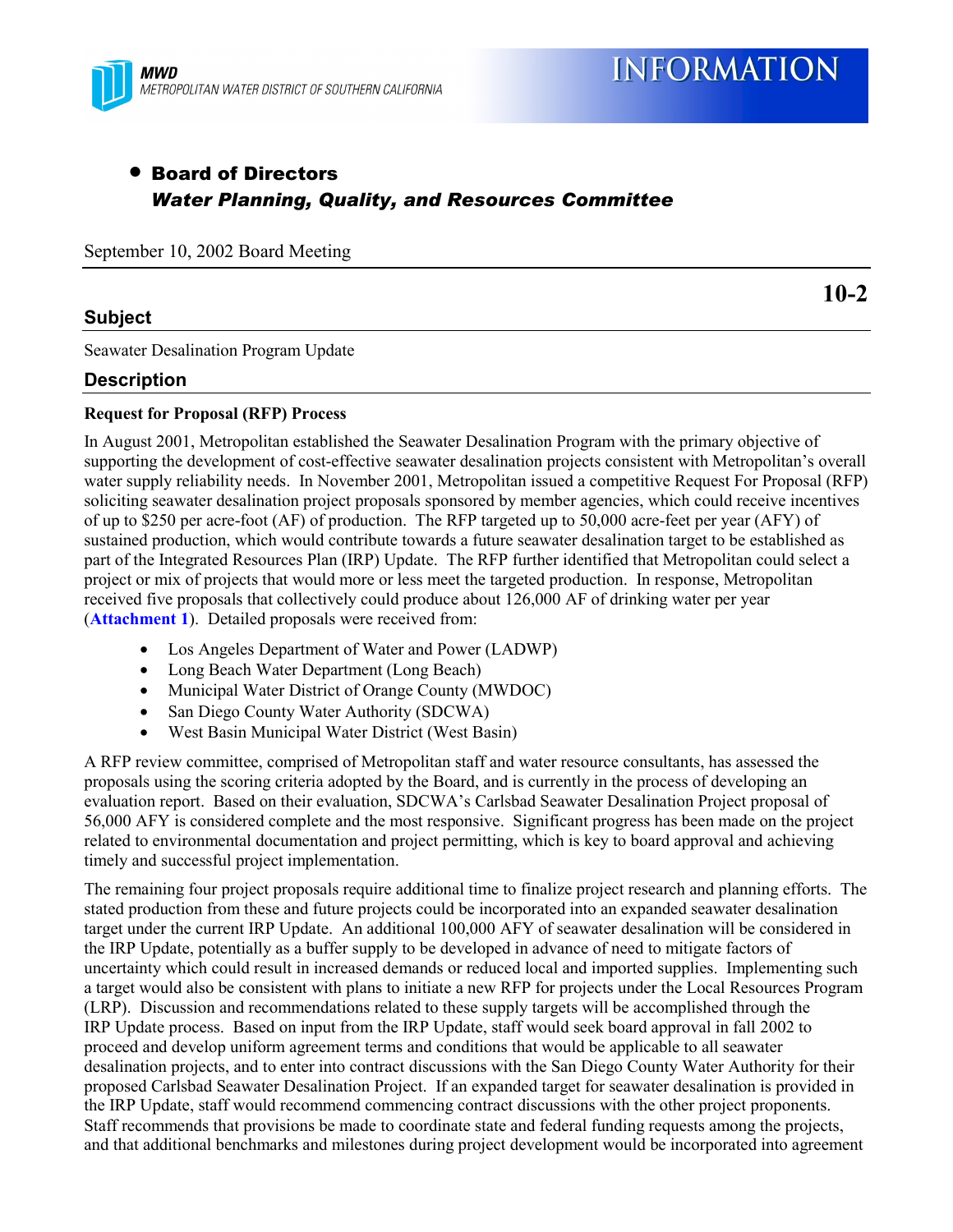terms to assess progress and risks, and allow mutually agreeable opportunities for either party to withdraw commitment to projects if necessary.

#### **Seawater Desalination Research Activities**

In October 2001, the Board approved development and implementation of a seawater desalination research program to provide consistency with the RFP process and Metropolitan's ongoing efforts in the Desalination Research and Innovation Partnership Program. Research would focus on practical areas of interest with value-added objectives for Metropolitan and its member agencies.

Input from proposals received under the RFP and current research activities by the member agencies point towards a need for a coordinated, cooperative research agenda for seawater desalination. A common agenda would assure proper focus and scope on various topics and strengthen efforts to seek state and federal funding to achieve research objectives. Interested parties would be encouraged to lead and/or participate in joint efforts. Staff has been working with the member agencies on a research task force to develop this cooperative agenda with the goal of formulating strategies to jointly pursue state and federal funding for capital projects. Obtaining state and federal funds may require providing matching funds, and staff will evaluate such opportunities and present them for board consideration and approval. It is expected that benefits derived from Metropolitan or state and federally funded research or production incentives would be shared by all member agencies.

Metropolitan is also involved in a number of activities at the national level related to seawater desalination, including strategic workshops to develop federal research targets and encouraging state and federal efforts to identify desalination research needs. Several national research organizations including the National Water Resources Institute and American Water Works Association Research Foundation have also participated in these efforts. One federal research target likely to emerge will be the reduction of current costs to desalinate seawater. Similarly, other possible research targets include membrane processes, energy consumption, brine disposal and management, and other emerging processes. Staff will develop a conceptual cooperative research agenda outline to provide consistency and efficiency in defining projects.

## **Policy**

Board Letter 9-12, dated February 13, 2001, adopting policy principles for brackish and seawater desalination Board Letter 9-6, dated August 20, 2001, approving the Seawater Desalination Program and Administrative Guideline

Board Letter 8-9, dated October 16, 2001, approving the Seawater Desalination Research Program

## **Fiscal Impact**

None

8/28/2002 *Stephen N. Arakawa Date*

*Manager, Water Resource Management*

8/28/2002

*Ronald R. Gastelum Chief Executive Officer*

*Date*

**Attachment 1 – Seawater Desalination Program Proposal Summary** BLA #1657